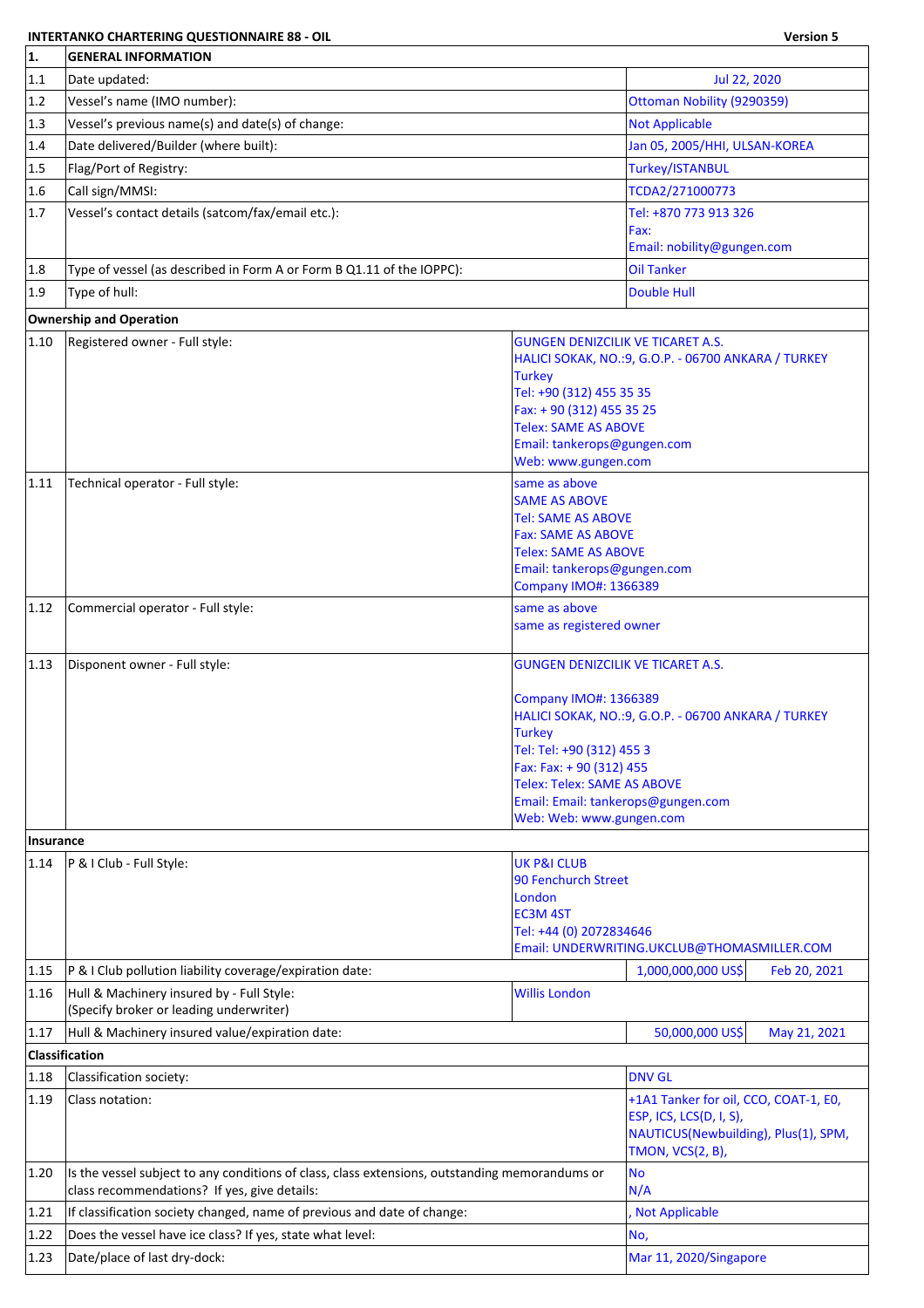| 1.24              | Date next dry dock due/next annual survey due:                                     |                                                                                       |                      | Jan 05, 2025                                                                                                                                                           | Mar 11, 2020                         |
|-------------------|------------------------------------------------------------------------------------|---------------------------------------------------------------------------------------|----------------------|------------------------------------------------------------------------------------------------------------------------------------------------------------------------|--------------------------------------|
| 1.25              | Date of last special survey/next special survey due:                               |                                                                                       |                      | Mar 11, 2020                                                                                                                                                           | Jan 05, 2025                         |
| 1.26              | If ship has Condition Assessment Program (CAP), what is the latest overall rating: |                                                                                       |                      | Yes, 1                                                                                                                                                                 |                                      |
| <b>Dimensions</b> |                                                                                    |                                                                                       |                      |                                                                                                                                                                        |                                      |
| 1.27              | Length overall (LOA):                                                              |                                                                                       |                      |                                                                                                                                                                        | <b>269.19 Metres</b>                 |
| 1.28              | Length between perpendiculars (LBP):                                               |                                                                                       |                      |                                                                                                                                                                        | <b>258.00 Metres</b>                 |
| 1.29              | Extreme breadth (Beam):                                                            |                                                                                       |                      |                                                                                                                                                                        | 46.00 Metres                         |
| 1.30              | Moulded depth:                                                                     |                                                                                       |                      |                                                                                                                                                                        | 24.40 Metres                         |
| 1.31              |                                                                                    | Keel to masthead (KTM)/ Keel to masthead (KTM) in collapsed condition, if applicable: |                      |                                                                                                                                                                        |                                      |
| 1.32              | Distance bridge front to center of manifold:                                       |                                                                                       |                      |                                                                                                                                                                        | 88.84 Metres                         |
| 1.33              | Bow to center manifold (BCM)/Stern to center manifold (SCM):                       |                                                                                       |                      | <b>135.30 Metres</b>                                                                                                                                                   | <b>133.89 Metres</b>                 |
| 1.34              | Parallel body distances<br>Lightship                                               |                                                                                       |                      | <b>Normal Ballast</b>                                                                                                                                                  | Summer Dwt                           |
|                   | Forward to mid-point manifold:                                                     |                                                                                       | 59.10 Metres         | 68.80 Metres                                                                                                                                                           | 70.60 Metres                         |
|                   | Aft to mid-point manifold:                                                         |                                                                                       | 23.10 Metres         | 44.80 Metres                                                                                                                                                           | 65.30 Metres                         |
|                   | Parallel body length:                                                              |                                                                                       | 82.20 Metres         | <b>113.60 Metres</b>                                                                                                                                                   | <b>136.70 Metres</b>                 |
| <b>Tonnages</b>   |                                                                                    |                                                                                       |                      |                                                                                                                                                                        |                                      |
| 1.35              | Net Tonnage:                                                                       |                                                                                       |                      |                                                                                                                                                                        | 48,804.00                            |
| 1.36              | Gross Tonnage/Reduced Gross Tonnage (if applicable):                               |                                                                                       |                      | 79,969.00                                                                                                                                                              | 63,937                               |
| 1.37              | Suez Canal Tonnage - Gross (SCGT)/Net (SCNT):                                      |                                                                                       |                      | 82,159.27                                                                                                                                                              | 77,701.37                            |
| 1.38              | Panama Canal Net Tonnage (PCNT):                                                   |                                                                                       |                      |                                                                                                                                                                        | 74,084                               |
|                   | <b>Loadline Information</b>                                                        |                                                                                       |                      |                                                                                                                                                                        |                                      |
| 1.39              | Loadline                                                                           | Freeboard                                                                             | Draft                | Deadweight                                                                                                                                                             | Displacement                         |
|                   | Summer:                                                                            | 6.919 Metres                                                                          | <b>17.521 Metres</b> | 152,622.00 Metric<br><b>Tonnes</b>                                                                                                                                     | 175,181.00 Metric<br><b>Tonnes</b>   |
|                   | Winter:                                                                            | 7.284 Metres                                                                          | 17.156 Metres        | 148,619.20 Metric<br><b>Tonnes</b>                                                                                                                                     | 171,178.20 Metric<br><b>Tonnes</b>   |
|                   | Tropical:                                                                          | 6.554 Metres                                                                          | <b>17.886 Metres</b> | 156,642.30 Metric<br><b>Tonnes</b>                                                                                                                                     | 179,201.30 Metric<br><b>Tonnes</b>   |
|                   | Lightship:                                                                         | <b>21.891 Metres</b>                                                                  | 2.549 Metres         |                                                                                                                                                                        | 22,608.60 Metric<br><b>Tonnes</b>    |
|                   | <b>Normal Ballast Condition:</b>                                                   | 16.32 Metres                                                                          | 8.74 Metres          | 53,083.00 Metric<br><b>Tonnes</b>                                                                                                                                      | 75,642.00 Metric<br><b>Tonnes</b>    |
|                   | <b>Segregated Ballast Condition:</b>                                               | 16.46 Metres                                                                          | 7.98 Metres          | 51,676.00 Metric<br><b>Tonnes</b>                                                                                                                                      | 74,235.00 Metric<br><b>Tonnes</b>    |
| 1.40              | FWA/TPC at summer draft:                                                           |                                                                                       |                      | 399.00 Millimetres                                                                                                                                                     | 109.79 Metric<br><b>Tonnes</b>       |
| 1.41              | Does vessel have multiple SDWT? If yes, please provide all assigned loadlines:     |                                                                                       |                      | <b>No</b>                                                                                                                                                              |                                      |
| 1.42              | Constant (excluding fresh water):                                                  |                                                                                       |                      |                                                                                                                                                                        | <b>100 Metric Tonnes</b>             |
| 1.43              | What is the company guidelines for Under Keel Clearance (UKC) for this vessel?     |                                                                                       |                      | 1-OCEAN AND OPEN WATERS: %15 OF                                                                                                                                        |                                      |
|                   |                                                                                    |                                                                                       |                      | <b>SUMMER DRAUGHT</b><br>CHANNELS, CANALS, RIVERS, SBM/CBM,<br>WHILE ALONGSIDE: 1.5% OF MOULDED<br><b>BREADTH OF THE VESSEL BUT NOT LESS</b><br><b>THAN 0.7 METERS</b> | 2-PORT LIMITS, APPROACHES, FAIRWAYS, |
| 1.44              | What is the max height of mast above waterline (air draft)                         |                                                                                       | <b>Full Mast</b>     | <b>Collapsed Mast</b>                                                                                                                                                  |                                      |
|                   | Summer deadweight:                                                                 |                                                                                       |                      | <b>32.429 Metres</b>                                                                                                                                                   | <b>32.419 Metres</b>                 |
|                   | Normal ballast:                                                                    |                                                                                       |                      | <b>41.368 Metres</b>                                                                                                                                                   | 41.358 Metres                        |
|                   | Lightship:                                                                         |                                                                                       | 47.401 Metres        | 47.391 Metres                                                                                                                                                          |                                      |

| 12. | <b>CERTIFICATES</b>                                         | <b>Issued</b> | Last Annual           | Last Intermediate | <b>Expires</b> |
|-----|-------------------------------------------------------------|---------------|-----------------------|-------------------|----------------|
| 2.1 | Safety Equipment Certificate (SEC):                         | Mar 11, 2020  | <b>Not Applicable</b> |                   | May 01, 2025   |
| 2.2 | Safety Radio Certificate (SRC):                             | Mar 11, 2020  | <b>Not Applicable</b> |                   | May 01, 2025   |
| 2.3 | Safety Construction Certificate (SCC):                      | Mar 11, 2020  | <b>Not Applicable</b> |                   | May 01, 2025   |
| 2.4 | International Loadline Certificate (ILC):                   | Mar 11, 2020  | <b>Not Applicable</b> |                   | May 01, 2025   |
| 2.5 | International Oil Pollution Prevention Certificate (IOPPC): | Mar 11, 2020  | <b>Not Applicable</b> |                   | May 01, 2025   |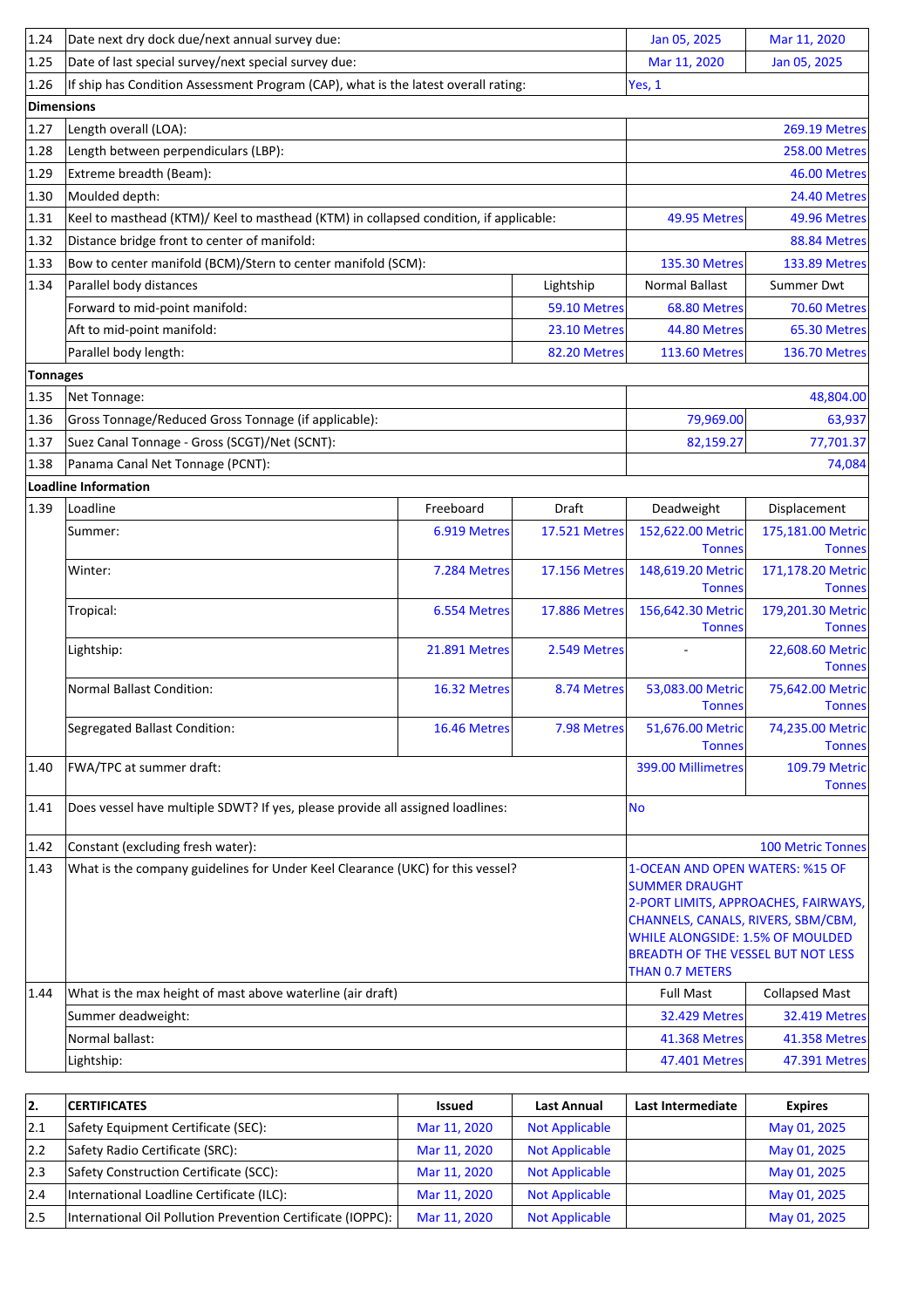| International Ship Security Certificate (ISSC):                                                                                                         | May 12, 2020          | <b>Not Applicable</b> | Sep 16, 2017 | Jun 06, 2025          |
|---------------------------------------------------------------------------------------------------------------------------------------------------------|-----------------------|-----------------------|--------------|-----------------------|
| Maritime Labour Certificate (MLC):                                                                                                                      | Jul 27, 2018          | N/A                   |              | Sep 27, 2023          |
| ISM Safety Management Certificate (SMC):                                                                                                                | May 12, 2020          |                       | Sep 17, 2017 | Jun 06, 2025          |
| Document of Compliance (DOC):                                                                                                                           | Apr 01, 2016          | Jun 18, 2019          |              | Apr 05, 2021          |
| USCG Certificate of Compliance (USCGCOC):                                                                                                               | Jul 02, 2020          |                       |              | May 17, 2023          |
| Civil Liability Convention (CLC) 1992 Certificate:                                                                                                      | Feb 20, 2020          | N/A                   | N/A          | Feb 20, 2021          |
| Civil Liability for Bunker Oil Pollution Damage Convention<br>(CLBC) Certificate:                                                                       | Feb 20, 2020          | N/A                   | N/A          | Feb 20, 2021          |
| Liability for the Removal of Wrecks Certificate (WRC):                                                                                                  | Feb 20, 2020          | N/A                   | N/A          | Feb 20, 2021          |
| U.S. Certificate of Financial Responsibility (COFR):                                                                                                    | May 17, 2017          | N/A                   | N/A          | May 17, 2023          |
| Certificate of Class (COC):                                                                                                                             | Mar 11, 2020          | <b>Not Applicable</b> |              | May 01, 2025          |
| International Sewage Pollution Prevention Certificate<br>(ISPPC):                                                                                       | Mar 11, 2020          | N/A                   | N/A          | May 01, 2025          |
| Certificate of Fitness (COF):                                                                                                                           | <b>Not Applicable</b> | <b>Not Applicable</b> |              | <b>Not Applicable</b> |
| International Energy Efficiency Certificate (IEEC):                                                                                                     | Mar 15, 2018          | N/A                   | N/A          | N/A                   |
| International Air Pollution Prevention Certificate (IAPPC):                                                                                             | Mar 11, 2020          | <b>Not Applicable</b> |              | May 01, 2025          |
| Documentation                                                                                                                                           |                       |                       |              |                       |
| Owner warrant that vessel is member of ITOPF and will remain so for the entire duration of this<br>2.20<br>voyage/contract:                             |                       |                       |              | Yes                   |
| Does vessel have in place a Drug and Alcohol Policy complying with OCIMF guidelines for Control<br>$ 2.21\rangle$<br>of Drugs and Alcohol Onboard Ship? |                       |                       |              | Yes                   |
| 2.22<br>Is the ITF Special Agreement on board (if applicable)?                                                                                          |                       |                       |              | N/A                   |
| ITF Blue Card expiry date (if applicable):<br>2.23                                                                                                      |                       |                       |              |                       |
|                                                                                                                                                         |                       |                       |              |                       |

| 3.            | <b>CREW</b>                                                       |                                       |            |                               |  |
|---------------|-------------------------------------------------------------------|---------------------------------------|------------|-------------------------------|--|
| 3.1           | Nationality of Master:                                            |                                       |            | <b>Turkish</b>                |  |
| $ 3.2\rangle$ | Number and nationality of Officers:                               |                                       |            | <b>Turkish</b>                |  |
| 3.3           | Number and nationality of Crew:                                   |                                       | 16         | <b>Turkish</b>                |  |
| 3.4           | What is the common working language onboard:                      |                                       |            | <b>TURKISH/ENGLISH</b>        |  |
| 3.5           | Do officers speak and understand English?                         |                                       | <b>Yes</b> |                               |  |
| 3.6           | If Officers/ratings employed by a manning agency - Full<br>style: | <b>Officers: see Registered Owner</b> |            | Ratings: see Registered Owner |  |

| 14.           | <b>FOR USA CALLS</b>                                                                                                                     |                                                                                                                                                                                                       |  |  |
|---------------|------------------------------------------------------------------------------------------------------------------------------------------|-------------------------------------------------------------------------------------------------------------------------------------------------------------------------------------------------------|--|--|
| 4.1           | Has the vessel Operator submitted a Vessel Spill Response Plan to the US Coast Guard which has<br>been approved by official USCG letter? | <b>Yes</b>                                                                                                                                                                                            |  |  |
| $ 4.2\rangle$ | Qualified individual (QI) - Full style:                                                                                                  | Mr. Michael Minogue<br><b>IECM Maritime Services</b><br>1 Selleck Street 5th Floor - Suite 511<br>Norwalk, CT 06855, USA<br>Tel: +1-203-857-0444<br>Fax: +1-203-857-0428<br>Email: QI@ecmmaritime.com |  |  |
| 14.3          | Oil Spill Response Organization (OSRO) - Full style:                                                                                     | Marine Spill Response Corp. (MSRC)<br>220 Spring Street, Suite 500 Herndon, VA 20170<br>Tel: +1-800-259-6772<br>Fax: +1-703-326-5660                                                                  |  |  |
| 4.4           | Salvage and Marine Firefighting Services (SMFF) - Full Style:                                                                            |                                                                                                                                                                                                       |  |  |

| 15.  | <b>SAFETY/HELICOPTER</b>                                                                                                                     |                                                |
|------|----------------------------------------------------------------------------------------------------------------------------------------------|------------------------------------------------|
| 15.1 | Its the vessel operated under a Quality Management System? If Yes, what type of system?<br>(ISO9001 or IMO Resolution A.741(18) as amended): | lYes<br>ISO 9001 and IMO Resolution A.741 (18) |
| 15.2 | Can the ship comply with the ICS Helicopter Guidelines?                                                                                      | lYes                                           |
|      | $ 5.2.1 $ If Yes, state whether winching or landing area provided:                                                                           | Landing                                        |
|      | $ 5.2.2 $ If Yes, what is the diameter of the circle provided:                                                                               | 13.00 Metres                                   |

| 16. | <b>/ANODES</b><br>'COATING. |        |      |                  |       |
|-----|-----------------------------|--------|------|------------------|-------|
| 6.1 | -<br>_oating<br>Tank        | Coated | Туре | , What<br>Extent | modes |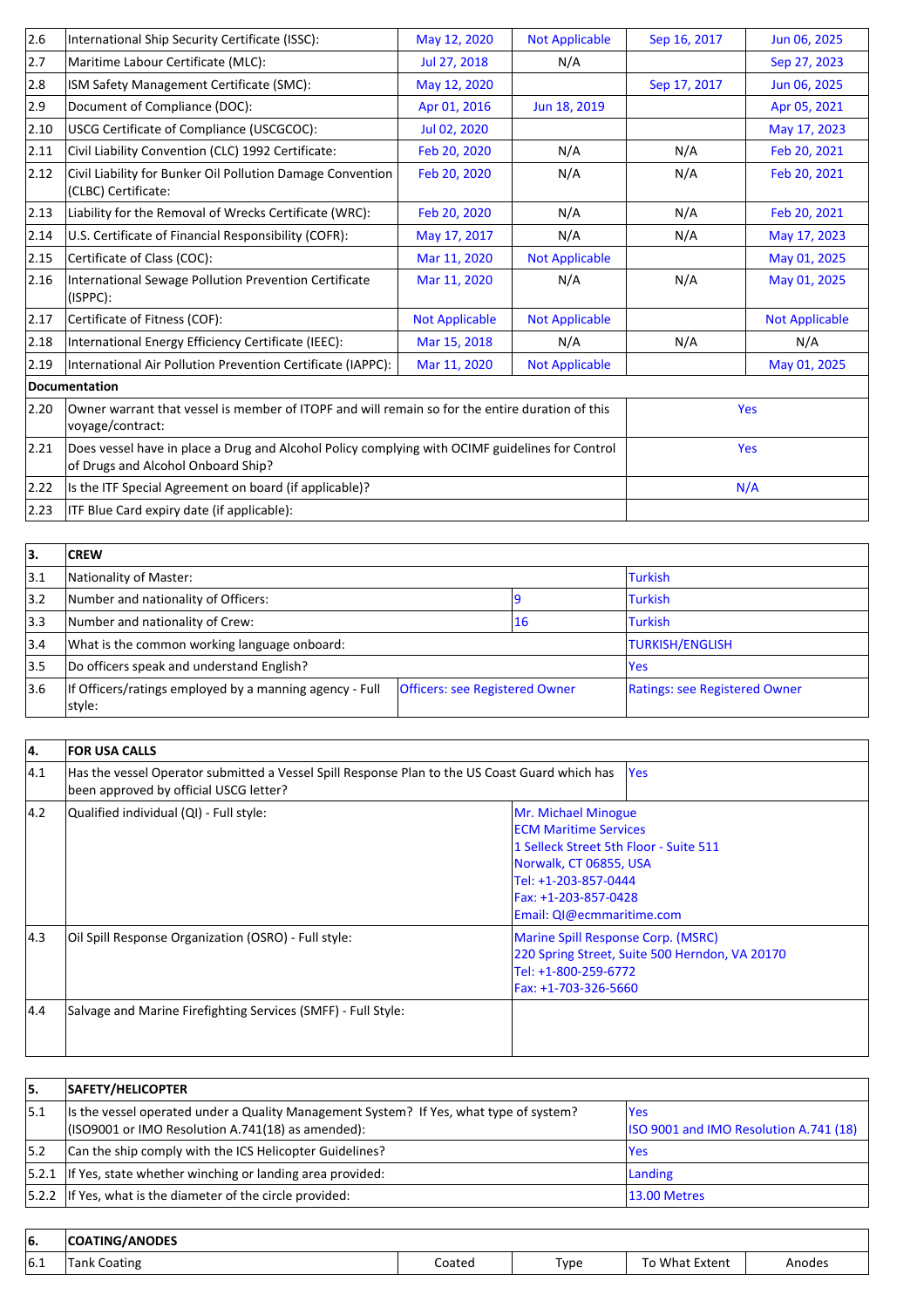| Cargo tanks:   | Yes        | <b>PURE EPOXY</b> | Deck head to 3m<br>below & Bottom to<br>$ 0.5$ upwards | <b>No</b>  |
|----------------|------------|-------------------|--------------------------------------------------------|------------|
| Ballast tanks: | <b>Yes</b> | Whole Tank        | Whole Tank                                             | <b>Yes</b> |
| Slop tanks:    | <b>Yes</b> | <b>PURE EPOXY</b> | Whole Tank                                             | <b>Yes</b> |

| 7.  | <b>BALLAST</b>           |     |              |                          |                            |
|-----|--------------------------|-----|--------------|--------------------------|----------------------------|
| 7.1 | Pumps                    | No. | Type         | Capacity                 | At What Head<br>$(sg=1.0)$ |
|     | <b>Ballast Pumps:</b>    |     | Centrifugal  | 2,500 Cu.<br>Metres/Hour | 30 Metres                  |
|     | <b>Ballast Eductors:</b> |     | <b>Other</b> | 250 Cu.<br>Metres/Hour   | 25 Metres                  |

| 8.<br><b>CARGO</b> |                                                                                                                              |                                                                                                              |                              |  |
|--------------------|------------------------------------------------------------------------------------------------------------------------------|--------------------------------------------------------------------------------------------------------------|------------------------------|--|
|                    | Double Hull Vessels                                                                                                          |                                                                                                              |                              |  |
| 8.1                | Is vessel fitted with centerline bulkhead in all cargo tanks? If Yes, solid or perforated:                                   | Yes, Solid                                                                                                   |                              |  |
|                    | <b>Cargo Tank Capacities</b>                                                                                                 |                                                                                                              |                              |  |
| 8.2                | Number of cargo tanks and total cubic capacity (max% per company policy: 98%, 97%, 96% or<br>95%) excluding slops tanks:     | 12                                                                                                           | 166,390 Cu. Metres           |  |
| 8.2.1              | Capacity (98%) of each natural segregation with double valve (specify tanks):                                                | Seg#1: 56115.6 m3 (1, 4 & Slops (P&S))<br>Seg#2: 58120.6 m3 (2 & 5 (P&S))<br>Seg#3: 56036.2 m3 (3 & 6 (P&S)) |                              |  |
| 8.2.2              | IMO class (Oil/Chemical Ship Type 1, 2 or 3):                                                                                | 1                                                                                                            |                              |  |
| 8.3                | Number of slop tanks and total cubic capacity (98%):                                                                         |                                                                                                              | 3,880 Cu. Metres             |  |
| 8.3.1              | Specify segregations which slops tanks belong to and their capacity with double valve:                                       | Group 1(1, 4, Slop P&S)<br>Capacity of slop tanks: 1,979.6 cbm x 2                                           |                              |  |
| 8.3.2              | Residual/retention oil tank(s) capacity (98%), if applicable:                                                                |                                                                                                              |                              |  |
| <b>SBT Vessels</b> |                                                                                                                              |                                                                                                              |                              |  |
| 8.3.3              | What is total SBT capacity and percentage of SDWT vessel can maintain?                                                       | 51,789.00 Cu<br><b>Metres</b>                                                                                | 33.90 %                      |  |
| 8.3.4              | Does vessel meet the requirements of MARPOL Annex I Reg 18.2:                                                                | Yes                                                                                                          |                              |  |
|                    | <b>Cargo Handling and Pumping Systems</b>                                                                                    |                                                                                                              |                              |  |
| 8.4                | How many grades/products can vessel load/discharge with double valve segregation:                                            |                                                                                                              | 3                            |  |
| 8.5                | Are there any cargo tank filling restrictions?<br>If yes, specify number of slack tanks, max s.g., ullage restrictions etc.: | Yes<br>1,025 kg/lt cargo density                                                                             |                              |  |
| 8.6                | Max loading rate for homogenous cargo                                                                                        | With VECS                                                                                                    | <b>Without VECS</b>          |  |
|                    | Loaded per manifold connection:                                                                                              |                                                                                                              | 7,720 Cu.<br>Metres/Hour     |  |
|                    | Loaded simultaneously through all manifolds:                                                                                 |                                                                                                              | 17,000.00 Cu.<br>Metres/Hour |  |
|                    | Cargo Control Room                                                                                                           |                                                                                                              |                              |  |
| 8.7                | Is ship fitted with a Cargo Control Room (CCR)?                                                                              |                                                                                                              | Yes                          |  |
| 8.8                | Can tank innage/ullage be read from the CCR?                                                                                 |                                                                                                              | Yes                          |  |
|                    | <b>Gauging and Sampling</b>                                                                                                  |                                                                                                              |                              |  |
| 8.9                | Is gauging system certified and calibrated? If no, specify which ones are not calibrated:                                    | Yes,                                                                                                         |                              |  |
|                    | What type of fixed closed tank gauging system is fitted:                                                                     | Radar                                                                                                        |                              |  |
|                    | Are high level alarms fitted to the cargo tanks? If Yes, indicate whether to all tanks or partial:                           | Yes, All                                                                                                     |                              |  |
| 8.9.1              | Can cargo be transferred under closed loading conditions in accordance with ISGOTT 11.1.6.6?                                 |                                                                                                              | Yes                          |  |
| 8.9.2              | Are cargo tanks fitted with multipoint gauging? If yes, specify type and locations:                                          | Yes, Vapor locks, 3 points on each tank                                                                      |                              |  |
| 8.10               | Number of portable gauging units (example- MMC) on board:                                                                    |                                                                                                              | 4                            |  |
|                    | <b>Vapor Emission Control System (VECS)</b>                                                                                  |                                                                                                              |                              |  |
| 8.11               | Is a vapour return system (VRS) fitted?                                                                                      | <b>Yes</b>                                                                                                   |                              |  |
| 8.12               | Number/size of VECS manifolds (per side):                                                                                    | 2                                                                                                            | 406.40 Millimetres           |  |
| 8.13               | Number/size/type of VECS reducers:                                                                                           |                                                                                                              |                              |  |
| <b>Venting</b>     |                                                                                                                              |                                                                                                              |                              |  |
| 8.14               | State what type of venting system is fitted:                                                                                 | VENT RISER + HIGH VELOCITY P/V                                                                               |                              |  |
|                    | <b>Cargo Manifolds and Reducers</b>                                                                                          |                                                                                                              |                              |  |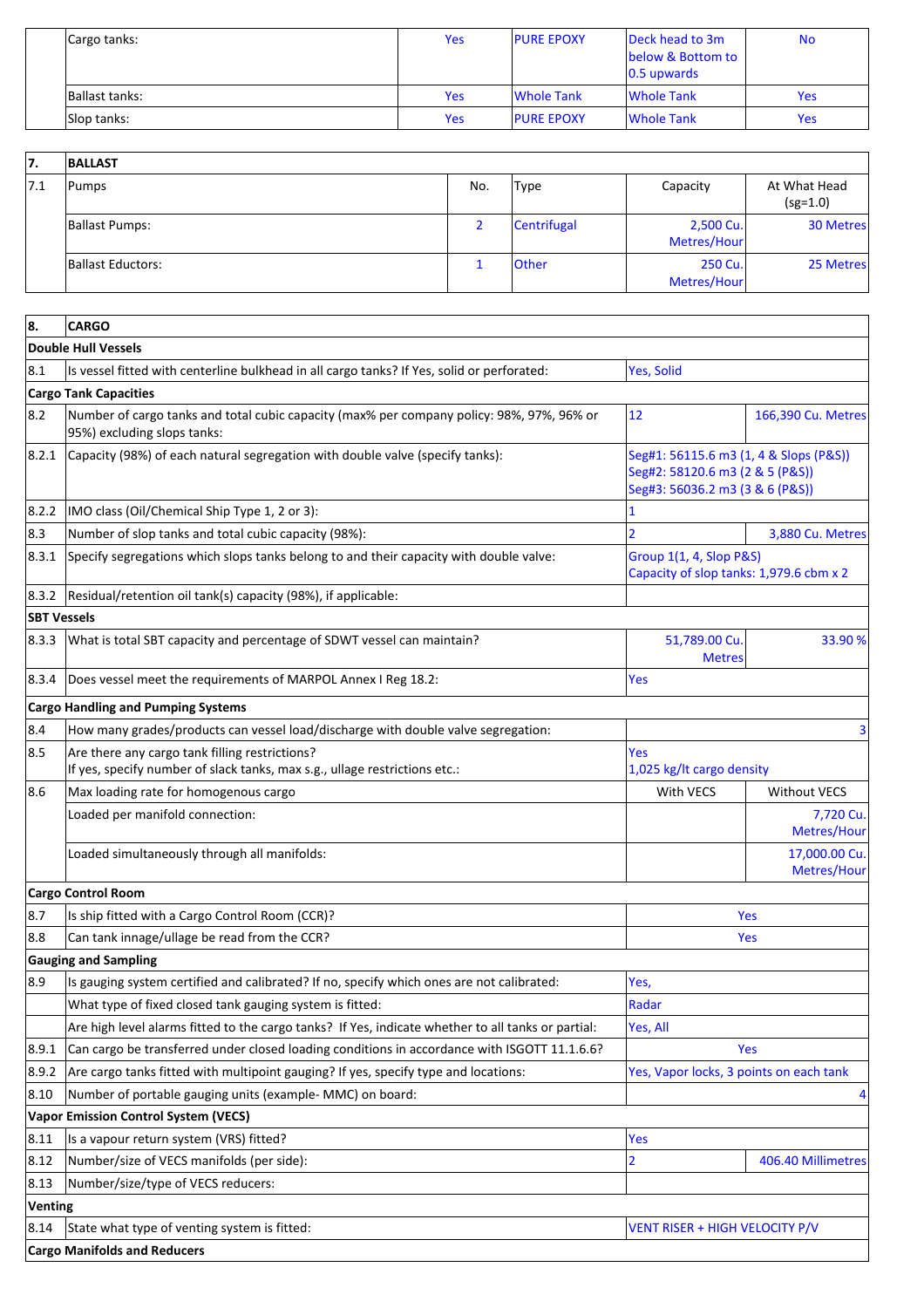| 8.15           | Total number/size of cargo manifold connections on each side:                                                                              |                                                                                                                                                              |                              |                      | 3/609.60 Millimetres         |                                        |  |
|----------------|--------------------------------------------------------------------------------------------------------------------------------------------|--------------------------------------------------------------------------------------------------------------------------------------------------------------|------------------------------|----------------------|------------------------------|----------------------------------------|--|
| 8.16           | What type of valves are fitted at manifold:                                                                                                |                                                                                                                                                              |                              |                      | <b>Butterfly</b>             |                                        |  |
| 8.17           | What is the material/rating of the manifold:                                                                                               |                                                                                                                                                              |                              |                      | <b>CAST STEEL/ANSI B16.5</b> |                                        |  |
|                | $ 8.17.1 $ Does vessel comply with the latest edition of the OCIMF 'Recommendations for Oil Tanker<br>Manifolds and Associated Equipment'? |                                                                                                                                                              |                              |                      |                              | Yes                                    |  |
| 8.18           | Distance between cargo manifold centers:                                                                                                   |                                                                                                                                                              |                              |                      |                              | 2,500.00 Millimetres                   |  |
| 8.19           | Distance ships rail to manifold:                                                                                                           |                                                                                                                                                              |                              |                      |                              | 4,600.00 Millimetres                   |  |
| 8.20           | Distance manifold to ships side:                                                                                                           |                                                                                                                                                              |                              |                      |                              | 4,600.00 Millimetres                   |  |
| 8.21           | Top of rail to center of manifold:                                                                                                         |                                                                                                                                                              |                              |                      |                              | 800.00 Millimetres                     |  |
| 8.22           | Distance main deck to center of manifold:                                                                                                  |                                                                                                                                                              |                              | 2,100.00 Millimetres |                              |                                        |  |
| 8.23           | Spill tank grating to center of manifold:                                                                                                  |                                                                                                                                                              |                              |                      |                              | 900.00 Millimetres                     |  |
| 8.24           | Manifold height above the waterline in normal ballast/at SDWT condition:                                                                   |                                                                                                                                                              |                              |                      | 17.91 Metres                 | 9.12 Metres                            |  |
| 8.25           | Number/size/type of reducers:                                                                                                              | 6 x 609.6/406.4mm (24/16")<br>3 x 609.6/304.8mm (24/12")<br>3 x 609.6/254mm (24/10")<br>3 x 609.6/203.2mm (24/8")<br>2 x 609.6/508mm (24/20")<br><b>ANSI</b> |                              |                      |                              |                                        |  |
| 8.26           | Is vessel fitted with a stern manifold? If yes, state size:                                                                                |                                                                                                                                                              |                              |                      | No,                          |                                        |  |
| <b>Heating</b> |                                                                                                                                            |                                                                                                                                                              |                              |                      |                              |                                        |  |
| 8.27           | Cargo/slop tanks fitted with a cargo heating system?                                                                                       |                                                                                                                                                              |                              | <b>Type</b>          | Coiled                       | Material                               |  |
|                | Cargo Tanks:                                                                                                                               |                                                                                                                                                              |                              | <b>Steam</b>         | Yes                          | <b>Other</b>                           |  |
|                | Slop Tanks:<br><b>Heating Coils</b>                                                                                                        |                                                                                                                                                              |                              |                      | Yes                          | Aluminium-brass                        |  |
| 8.28           | Maximum temperature cargo can be loaded/maintained:                                                                                        |                                                                                                                                                              | 66.0 °C / 150.8 °F           | 66 °C / 150.8 °F     |                              |                                        |  |
|                | 8.28.1 Minimum temperature cargo can be loaded/maintained:                                                                                 |                                                                                                                                                              |                              |                      | 10.0 °C / 50.0 °F            | 10.0 °C / 50.0 °F                      |  |
|                | <b>Inert Gas and Crude Oil Washing</b>                                                                                                     |                                                                                                                                                              |                              |                      |                              |                                        |  |
| 8.29           | Is an Inert Gas System (IGS) fitted/operational?                                                                                           |                                                                                                                                                              |                              |                      |                              | Yes/Yes                                |  |
|                | 8.29.1 Is a Crude Oil Washing (COW) installation fitted/operational?                                                                       |                                                                                                                                                              |                              |                      | Yes/Yes                      |                                        |  |
| 8.30           | Is IGS supplied by flue gas, inert gas (IG) generator and/or nitrogen:                                                                     |                                                                                                                                                              |                              |                      | <b>Flue Gas</b>              |                                        |  |
|                | <b>Cargo Pumps</b>                                                                                                                         |                                                                                                                                                              |                              |                      |                              |                                        |  |
| 8.31           | How many cargo pumps can be run simultaneously at full capacity:                                                                           |                                                                                                                                                              |                              |                      |                              | 3                                      |  |
| 8.32           | Pumps                                                                                                                                      |                                                                                                                                                              | No.                          | Type                 | Capacity                     | At What Head<br>$(sg=1.0)$             |  |
|                | Cargo Pumps:                                                                                                                               |                                                                                                                                                              | 3                            | Centrifugal          | 4000 M3/HR                   | 135 Meters<br>135 Meters<br>135 Meters |  |
|                | Cargo Eductors:                                                                                                                            |                                                                                                                                                              | $\overline{2}$               | Other                | 450 Cu.<br>Metres/Hour       | 25 Metres                              |  |
|                | Stripping:                                                                                                                                 |                                                                                                                                                              | 1                            | <b>Reciprocating</b> | 250 Cu.<br>Metres/Hour       | <b>135 Metres</b>                      |  |
| 8.33           | Is at least one emergency portable cargo pump provided?                                                                                    |                                                                                                                                                              |                              |                      |                              |                                        |  |
|                |                                                                                                                                            |                                                                                                                                                              |                              |                      |                              |                                        |  |
| 9.             | <b>MOORING</b>                                                                                                                             |                                                                                                                                                              |                              |                      |                              |                                        |  |
| 9.1            | Wires (on drums)                                                                                                                           | No.                                                                                                                                                          | Diameter                     | Material             | Length                       | <b>Breaking Strength</b>               |  |
|                | Forecastle:                                                                                                                                |                                                                                                                                                              |                              |                      |                              |                                        |  |
|                | Main deck fwd:                                                                                                                             |                                                                                                                                                              |                              |                      |                              |                                        |  |
|                | Main deck aft:                                                                                                                             |                                                                                                                                                              |                              |                      |                              |                                        |  |
|                | Poop deck:                                                                                                                                 |                                                                                                                                                              |                              |                      |                              |                                        |  |
| 9.2            | Wire tails                                                                                                                                 | No.                                                                                                                                                          | Diameter                     | Material             | Length                       | <b>Breaking Strength</b>               |  |
|                | Forecastle:                                                                                                                                |                                                                                                                                                              |                              |                      |                              |                                        |  |
|                | Main deck fwd:                                                                                                                             |                                                                                                                                                              |                              |                      |                              |                                        |  |
|                | Main deck aft:                                                                                                                             |                                                                                                                                                              |                              |                      |                              |                                        |  |
|                | Poop deck:                                                                                                                                 |                                                                                                                                                              |                              |                      |                              |                                        |  |
| 9.3            | Ropes (on drums)                                                                                                                           | No.                                                                                                                                                          | Diameter                     | Material             | Length                       | <b>Breaking Strength</b>               |  |
|                | Forecastle:                                                                                                                                | 4                                                                                                                                                            | 32.00 Millimetres HPME (High | <b>Modulus Poly</b>  |                              | 280.00 Metres 75.20 Metric Tonnes      |  |

Ethylene )

Main deck fwd: Main deck fwd: Main deck fwd: Main deck fwd: Main deck fwd: Main deck fwd: Main deck fwd: Main deck fwd: Main deck fwd: Main deck fwd: Main deck fwd: Main deck fwd: Main deck fwd: Main deck fwd: Main deck fw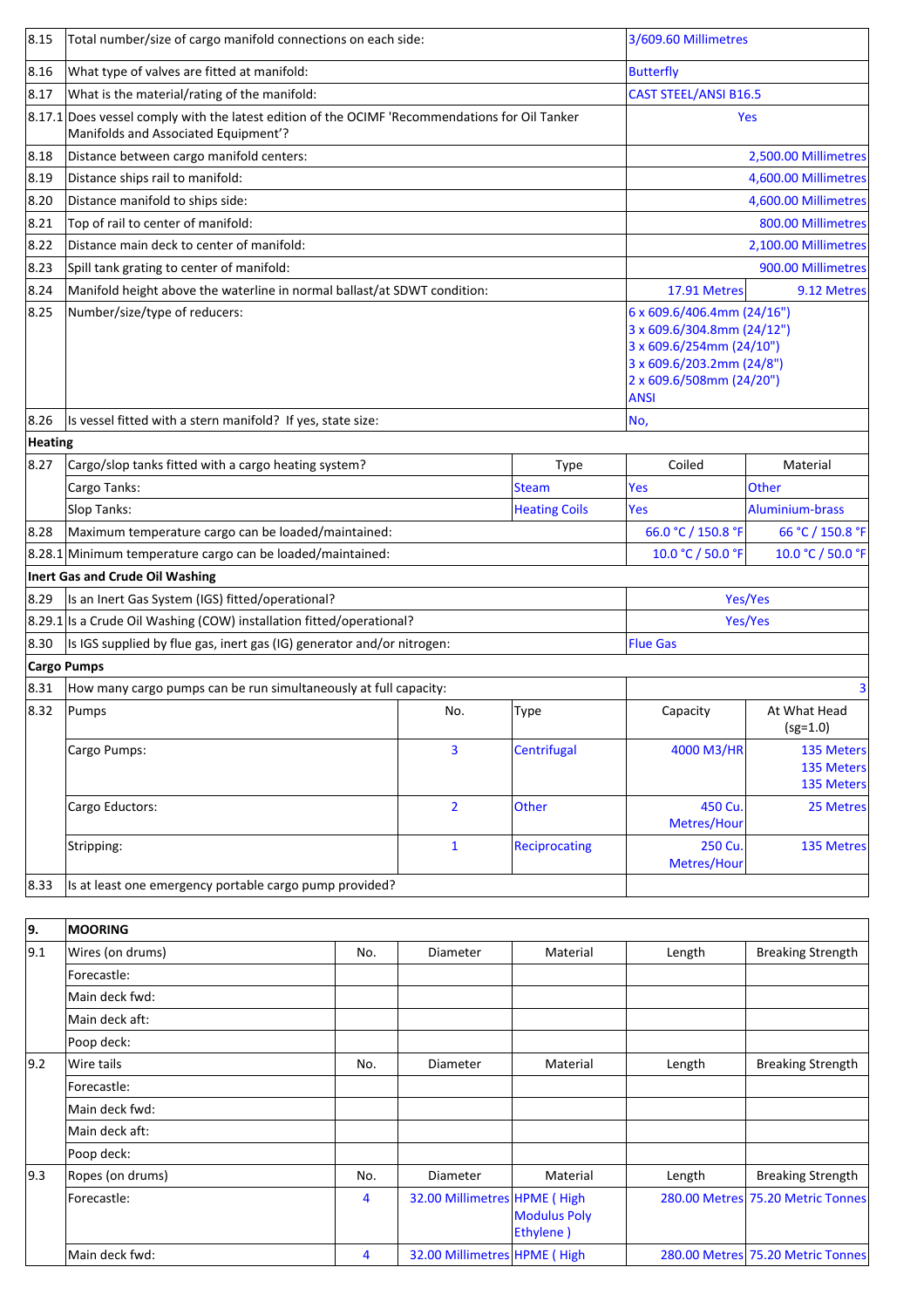|                   |                                                                                                                                                                                                   |                |                              | <b>Modulus Poly</b><br>Ethylene)              |                                               |                                   |
|-------------------|---------------------------------------------------------------------------------------------------------------------------------------------------------------------------------------------------|----------------|------------------------------|-----------------------------------------------|-----------------------------------------------|-----------------------------------|
|                   | Main deck aft:                                                                                                                                                                                    | $\overline{2}$ | 32.00 Millimetres HPME (High | <b>Modulus Poly</b>                           |                                               | 280.00 Metres 75.20 Metric Tonnes |
|                   | Poop deck:                                                                                                                                                                                        | 6              | 32.00 Millimetres HPME (High | Ethylene)<br><b>Modulus Poly</b><br>Ethylene) |                                               | 280.00 Metres 75.20 Metric Tonnes |
| 9.4               | Other lines                                                                                                                                                                                       | No.            | Diameter                     | Material                                      | Length                                        | <b>Breaking Strength</b>          |
|                   | Forecastle:                                                                                                                                                                                       | 4              |                              | 75 Millimetres POLYPROPYLENE                  | 220 Metres                                    | <b>95 Metric Tonnes</b>           |
|                   | Main deck fwd:                                                                                                                                                                                    |                |                              |                                               |                                               |                                   |
|                   | Main deck aft:                                                                                                                                                                                    |                |                              |                                               |                                               |                                   |
|                   | Poop deck:                                                                                                                                                                                        | 4              |                              | 75 Millimetres POLYPROPYLENE                  | 220 Metres                                    | <b>95 Metric Tonnes</b>           |
| 9.5               | Winches                                                                                                                                                                                           | No.            | No. Drums                    | <b>Motive Power</b>                           | <b>Brake Capacity</b>                         | Type of Brake                     |
|                   | Forecastle:                                                                                                                                                                                       | $\overline{2}$ | <b>Double Drums</b>          | <b>Hydraulic</b>                              | <b>Tonnes</b>                                 | 45.12 Metric Manually operated    |
|                   | Main deck fwd:                                                                                                                                                                                    | $\overline{2}$ | <b>Double Drums</b>          | <b>Hydraulic</b>                              | <b>Tonnes</b>                                 | 45.12 Metric Manually operated    |
|                   | Main deck aft:                                                                                                                                                                                    | $\mathbf{1}$   | <b>Double Drums</b>          | <b>Hydraulic</b>                              | <b>Tonnes</b>                                 | 45.12 Metric Manually operated    |
|                   | Poop deck:                                                                                                                                                                                        | 3              | <b>Double Drums</b>          | <b>Hydraulic</b>                              | <b>Tonnes</b>                                 | 45.12 Metric Manually operated    |
| 9.6               | Bitts, closed chocks/fairleads                                                                                                                                                                    |                | No. Bitts                    | <b>SWL Bitts</b>                              | No. Closed Chocks                             | <b>SWL Closed Chocks</b>          |
|                   | Forecastle:                                                                                                                                                                                       |                | 5                            | <b>92 Metric Tonnes</b>                       | 6                                             | <b>90 Metric Tonnes</b>           |
|                   | Main deck fwd:                                                                                                                                                                                    |                | 10                           | 92 Metric Tonnes                              | 12                                            | <b>90 Metric Tonnes</b>           |
|                   | Main deck aft:                                                                                                                                                                                    |                | 5                            | 92 Metric Tonnes                              | 6                                             | <b>90 Metric Tonnes</b>           |
|                   | Poop deck:                                                                                                                                                                                        |                | 5                            | <b>92 Metric Tonnes</b>                       | 12                                            | <b>90 Metric Tonnes</b>           |
|                   | <b>Anchors/Emergency Towing System</b>                                                                                                                                                            |                |                              |                                               |                                               |                                   |
| 9.7               | Number of shackles on port/starboard cable:                                                                                                                                                       |                |                              |                                               |                                               | 13/14                             |
| 9.8               | Type/SWL of Emergency Towing system forward:                                                                                                                                                      |                |                              |                                               | <b>KETA-40F CHAFING</b><br><b>CHAIN</b>       | <b>350 Metric Tonnes</b>          |
| 9.9               | Type/SWL of Emergency Towing system aft:                                                                                                                                                          |                |                              |                                               | KETSP-40                                      | <b>200 Metric Tonnes</b>          |
|                   | $9.10.1$ What is size of closed chock and/or fairleads of enclosed type on stern                                                                                                                  |                |                              |                                               |                                               | 1160x504x1130                     |
| <b>Escort Tug</b> |                                                                                                                                                                                                   |                |                              |                                               |                                               |                                   |
|                   | $9.10.2$ What is SWL of closed chock and/or fairleads of enclosed type on stern:                                                                                                                  |                |                              |                                               | 200.00 Metric Tonnes                          |                                   |
| 9.11              | What is SWL of bollard on poop deck suitable for escort tug:                                                                                                                                      |                |                              |                                               | 200.00 Metric Tonnes                          |                                   |
|                   | Lifting Equipment/Gangway                                                                                                                                                                         |                |                              |                                               |                                               |                                   |
| 9.12              | Derrick/Crane description (Number, SWL and location):                                                                                                                                             |                |                              |                                               | Cranes: 1 x 15.00 Tonnes<br>3 Cranes Onboard; |                                   |
|                   |                                                                                                                                                                                                   |                |                              |                                               | 1 x 15 tons (center - Hose Handling           |                                   |
|                   |                                                                                                                                                                                                   |                |                              |                                               | Crane)<br>1 x 5 tons (port)                   |                                   |
|                   |                                                                                                                                                                                                   |                |                              |                                               | 1 x 2 tons (starboard)                        |                                   |
| $ 9.13\rangle$    | Accommodation ladder direction:                                                                                                                                                                   |                |                              |                                               |                                               |                                   |
|                   | Does vessel have a portable gangway? If yes, state length:                                                                                                                                        |                |                              |                                               |                                               |                                   |
|                   | <b>Single Point Mooring (SPM) Equipment</b>                                                                                                                                                       |                |                              |                                               |                                               |                                   |
| 9.14              | Does the vessel meet the recommendations in the latest edition of OCIMF 'Recommendations for<br>Equipment Employed in the Bow Mooring of Conventional Tankers at Single Point Moorings<br>(SPM)'? |                |                              | Yes                                           |                                               |                                   |
| 9.15              | If fitted, how many chain stoppers:                                                                                                                                                               |                |                              | 2                                             |                                               |                                   |
| 9.16              | State type/SWL of chain stopper(s):                                                                                                                                                               |                |                              | <b>TONGUE</b>                                 | <b>350.00 Metric</b><br><b>Tonnes</b>         |                                   |
| 9.17              | What is the maximum size chain diameter the bow stopper(s) can handle:                                                                                                                            |                |                              |                                               |                                               | 76.00 Millimetres                 |
| 9.18              | Distance between the bow fairlead and chain stopper/bracket:                                                                                                                                      |                |                              |                                               |                                               | 3,500.00 Metres                   |
| 9.19              | Is bow chock and/or fairlead of enclosed type of OCIMF recommended size<br>(600mm x 450mm)? If not, give details of size:                                                                         |                |                              | Yes<br><b>Not Applicable</b>                  |                                               |                                   |
|                   |                                                                                                                                                                                                   |                |                              |                                               |                                               |                                   |

| 10.  | <b>IPROPULSION</b> |                 |                 |
|------|--------------------|-----------------|-----------------|
| 10.1 | Speed              | Maximum         | Economical      |
|      | Ballast speed:     | 15 Knots (WSNP) | 11 Knots (WSNP) |